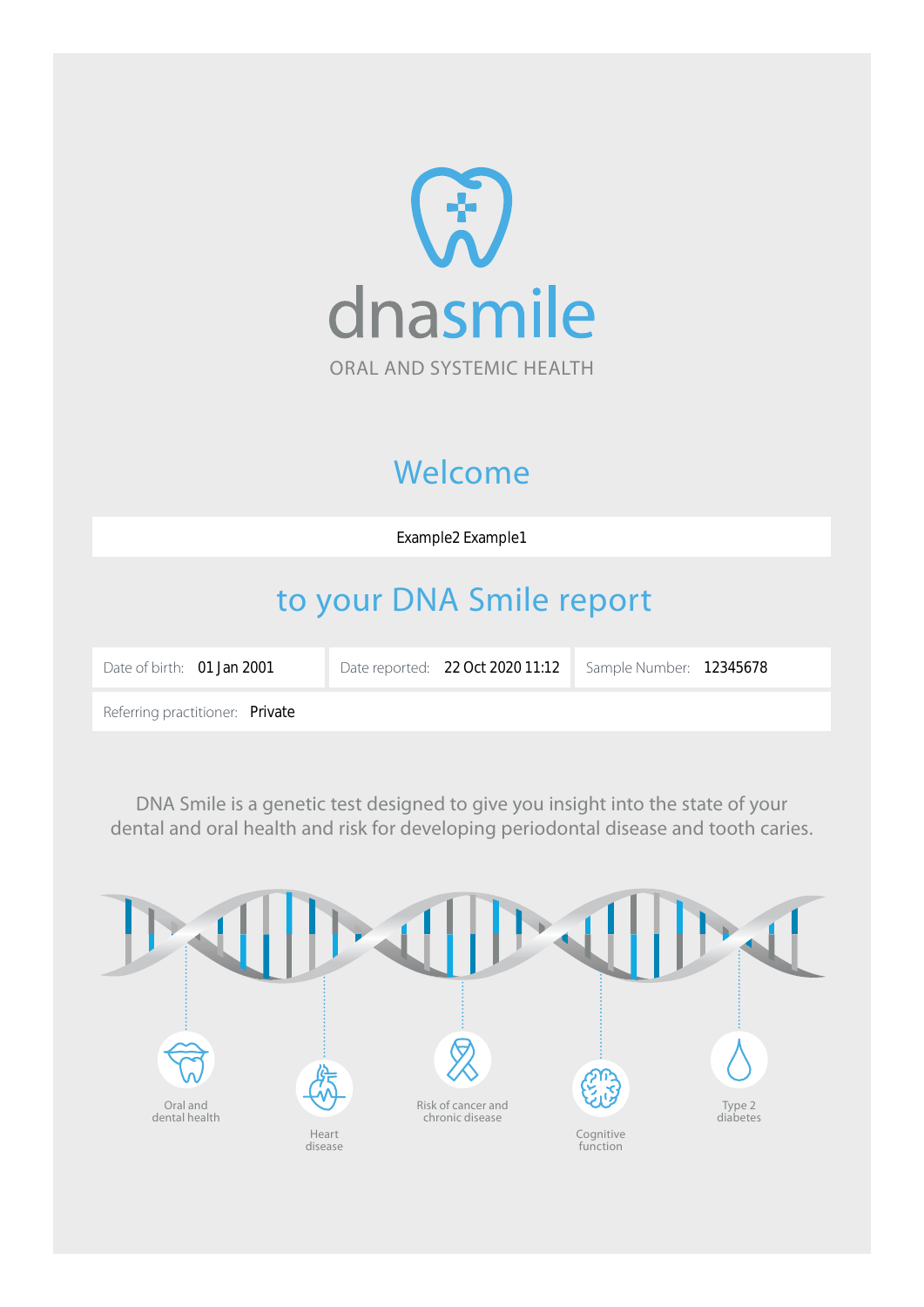# Genetics and personalised medicine

Genes are segments of DNA that contain the instructions your body needs to make each of the many thousands of proteins required for life. Each gene is comprised of thousands of combinations of "letters" (called bases) which make up your genetic code. The code gives the instructions to make the proteins required for proper development and function.

Genetic variations can affect the expression of a gene, thereby affecting metabolic processes that are important for maintaining cellular health and how we respond to environmental interventions such as diet, lifestyle, supplements, and medication.

Knowledge of these genetic variations offers unparalleled insight into your biological systems, allowing your healthcare practitioner to recommend precise interventions aimed at helping you reach your goals and achieve optimal health.



**NORMAL GENE** Genotype resulting in baseline potential for disease risk



#### **VARIANT GENE**

Genotype resulting in increased potential for disease risk and need for personalised intervention

# Personalised medicine and dental health

Your oral health is strongly related to risk for development of chronic diseases, from cognitive decline to type 2 diabetes and heart disease. Early, targeted interventions using a holistic, systems-biology approach is essential to improve overall health outcomes. This report provides you with actionable information to improve oral health and prevent disease.



Periodontal disease and plaque formation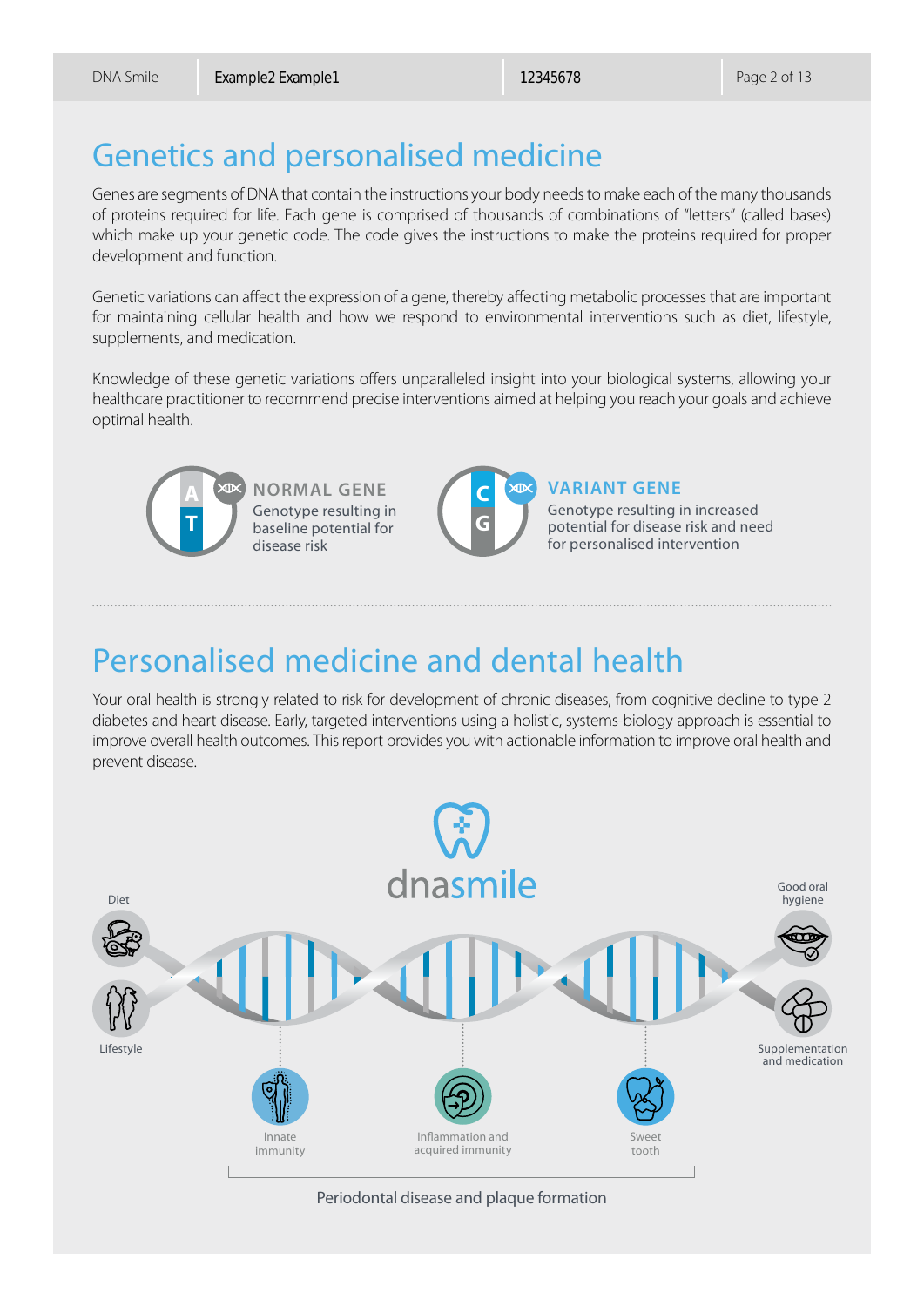# Understanding periodontal disease

Periodontal disease refers to both gingivitis (gum disease) and periodontitis. Periodontitis is a chronic inflammatory disease of the mouth that begins when bacteria, found in dental plaque, causes a major negative immune response, which leads to the damage of the connective tissue and the bones surrounding your teeth. If left untreated, the damage is irreversible and causes tooth loss.

Your risk for developing periodontal disease is based on a number of factors, including oral hygiene practices, dietary intake (a high sugar intake), the presence of other inflammatory illnesses, exposure to certain pathogenic bacteria and an altered oral and gut microbiome, and, importantly, genetics.

Besides the importance of tending to your oral health to prevent tooth loss, is the relevance that your oral health has on the rest of your body. Periodontal disease has been strongly linked to an increased risk for a number of chronic inflammatory diseases, including cognitive decline and late-onset Alzheimer's disease, as well as heart disease, type 2 diabetes and certain cancers (oesophageal and oral cancer). Therefore, by understanding your risk for periodontal disease and ensuring good oral health with personalised interventions, you are also able to control and decrease your risk for other inflammatory diseases.



**DNA SMILE CAN HELP IDENTIFY HEALTH RISKS:**

**To improve your health outcomes and reduce the risk of disease:** understand your risk and ensure good oral health with early targeted interventions





**Optimal health outcomes**

Genes

Good oral Diet hygiene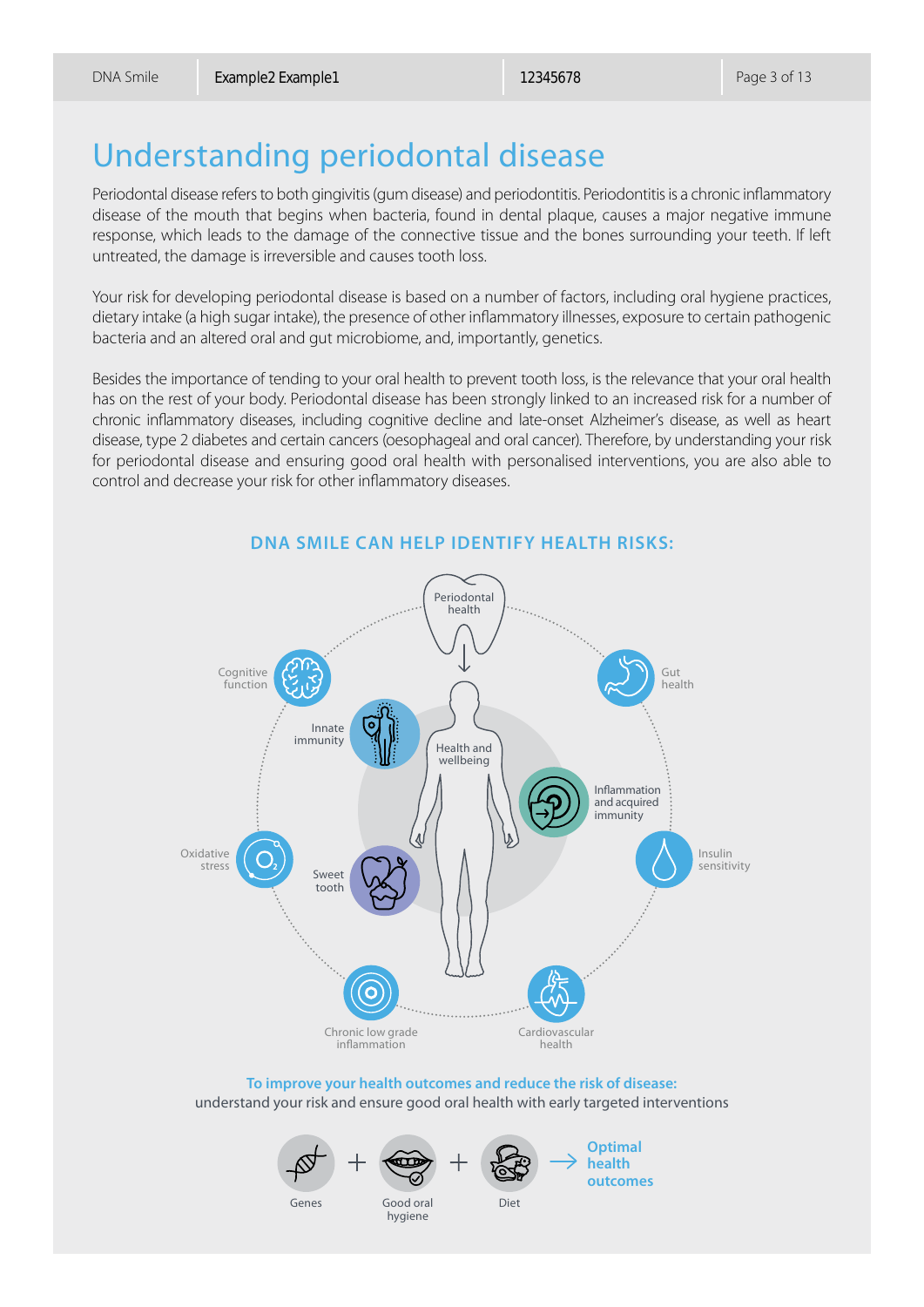# Result summary



# Genotype results

| ( ) No Impact<br>Low Impact           | Moderate Impact<br>High Impact  |                       |               | $\odot$ Beneficial Impact |
|---------------------------------------|---------------------------------|-----------------------|---------------|---------------------------|
| <b>BIOLOGICAL AREA</b>                | <b>GENE NAME</b>                | <b>GENE VARIATION</b> | <b>RESULT</b> | <b>GENE IMPACT</b>        |
| Innate immunity                       | CD14                            | $-260$ T>C            | TT            | $\bigcirc$                |
|                                       | <b>DEFB</b>                     | 3'UTR c*5G>A          | AA            | OOO                       |
|                                       |                                 | $-44C>6$              | GG            | $\bigcirc$                |
|                                       | TLR4                            | 896 A>G               | GG            | $\circlearrowright$       |
|                                       |                                 | 1196 C>T              | TT            | $\circlearrowright$       |
| Inflammation and<br>acquired immunity | $IL-1A$                         | $-889C > T$           | CC            | $\bigcirc$                |
|                                       |                                 | 4845 G>T              | GG            | $\bigcirc$                |
|                                       | IL <sub>1</sub> B               | 3954 C>T              | CC            | $\bigcirc$                |
|                                       |                                 | $-511$ T>C            | AA            | $\bigcirc$                |
|                                       | IL1RN                           | 2018 T>C              | <b>TT</b>     | $\circlearrowright$       |
|                                       | IL6                             | $-174$ C $>$ G        | GG            | $\bigcirc$                |
|                                       | IL17A                           | $-197$ G>A            | GA            | $\overline{\text{OO}}$    |
|                                       | MMP3                            | Lys45Glu $(A>G)$      | GG            | OOO                       |
|                                       | <b>TNFA</b>                     | G>A                   | GG            | $\bigcirc$                |
| Sweet tooth                           | SLC <sub>2</sub> A <sub>2</sub> | Thr110lle $(T>C)$     | TT            | $\circledcirc$            |
|                                       | TAS1R2                          | lle191Val (G>A)       | AA            | OOO                       |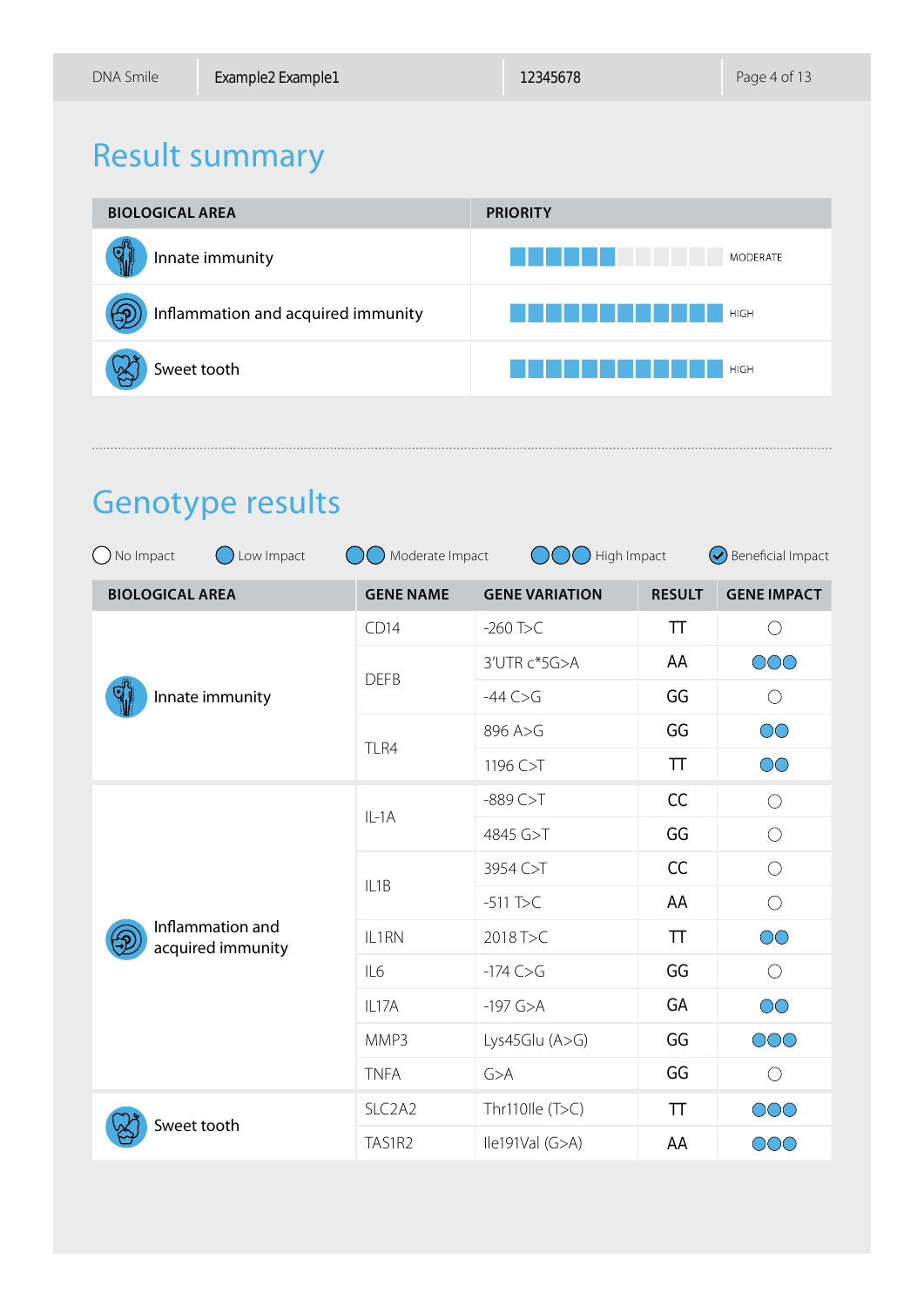# Gene results per biological area with personalised recommendations



## Innate immunity

The innate immune system comprises physical defensive barriers such as the skin; defensive mechanisms such as saliva; and the general immune response, which includes immune cells and proteins. The innate immune system is activated by the presence of antigens and their chemical properties and depends on pattern recognition receptors (PRRs) to detect conserved structures of pathogenic microorganisms (like bacteria, virus, fungus and protozoa), which are called pathogen-associated molecular patterns (PAMPs).



#### Innate immunity results

#### Genotype result table:

| <b>GENE NAME</b> | <b>GENE VARIATION</b> | <b>RESULT</b> | <b>GENE IMPACT</b> |
|------------------|-----------------------|---------------|--------------------|
| CD14             | $-260$ T>C            | TT            |                    |
| <b>DEFB</b>      | 3'UTR c*5G>A          | AA            | OOO                |
|                  | $-44C > G$            | GG            |                    |
| TLR4             | 896 A>G               | GG            | $\overline{O}O$    |
|                  | 1196 C>T              |               | $\bigcirc$         |



#### **Priority level: Moderate**

#### Recommendation:

Your genotype results may lead you to have an altered innate immune response when exposed to endotoxins and harmful bacteria, thus moderately contributing toward an increased risk for developing periodontal disease as well as type 2 diabetes.

Stop smoking, if you smoke. Keep a healthy weight and follow a Mediterranean diet, which has been shown to be beneficial in improving inflammation. Avoid all refined carbohydrates, limit saturated fat intake, especially if you carry TLR4 variants, and ensure that you control blood glucose levels. Ensure good oral hygiene practices are followed.

#### Next steps:

Oral health assessment with your dental practitioner including lab tests for detection of periodontitis-aggravating bacteria.

#### **Consider the following tests:**

- DNA Diet for optimal weight management
- HbA1c for checking blood sugar levels
- · Fasting Insulin to evaluate insulin levels.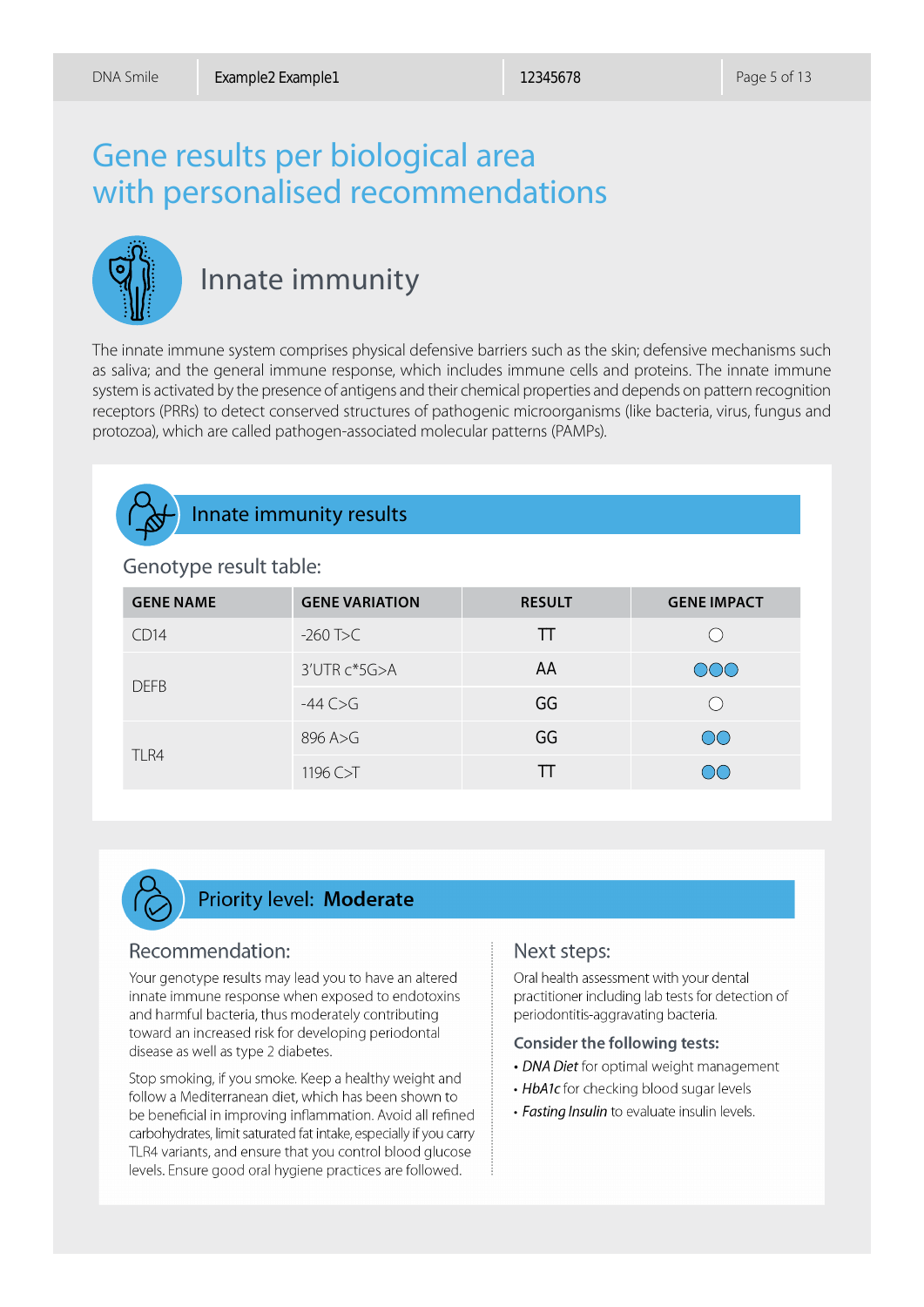#### Gene and genotype specific information



CD14 is a key molecule in the activation of innate immune cells and other areas of biological activity include cell differentiation, immune response, and host-pathogen interactions. Variation in this gene has been linked to an altered immune response to pathogens and an increased risk for periodontal disease.

#### CD14 Result: TT



The TT genotype may confer protection against the development of periodontal disease.



The DEFB1 gene encodes the beta-defensin 1 protein. The defensin family is a group of microbicidal and cytotoxic peptides that are essential in the innate immune response. Beta-defensin 1 is an antimicrobial peptide implicated in the resistance of epithelial surfaces to microbial colonization. The SNP has been found to influence susceptibility to and severity of periodontal diseases.

#### Result: AA



**TT**<br>
notyp<br>
ent o<br> **AA**<br>
notypronid<br>
and Ensu<br>
tens<br>
and Ensu<br> **GG** The AA genotype is associated with an increased risk for both chronic and aggressive periodontitis. Do not smoke and keep blood glucose levels wellcontrolled. Ensure good dental hygiene and consult with your dentist regarding risk management. Follow an anti-inflammatory diet, avoid refined carbohydrates and sugars.

#### Result: GG

 $\bigcap$ 

The GG genotype is associated with normal protein function.

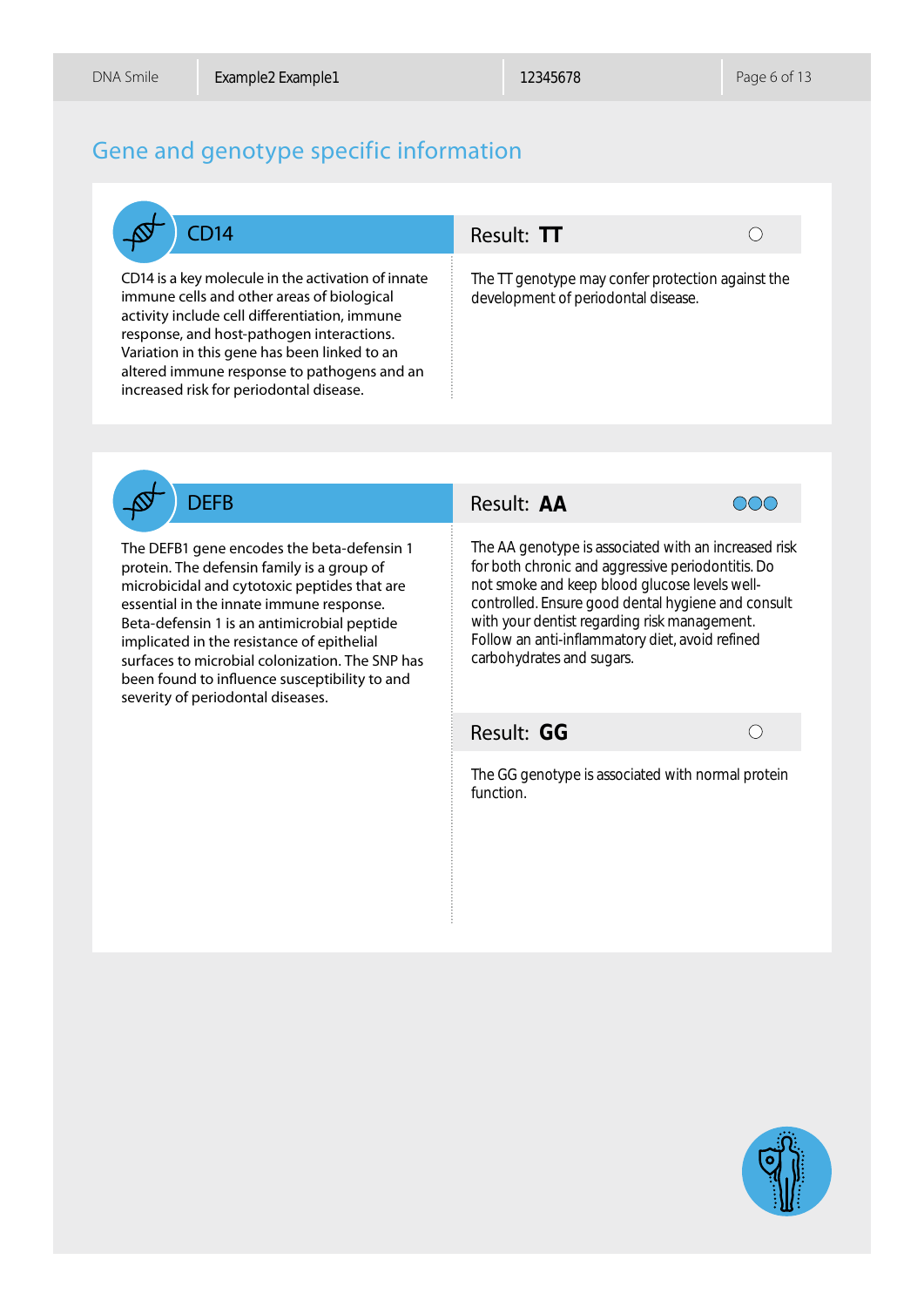These processes are closely associated with the destruction of periodontal tissue. The two TLR 4 variants, 896 A>G and 1196 C>T, reported here,

are frequently inherited together.

#### Gene and genotype specific information (continued)

TLR4 Result: GG **GG**<br>with<br>isk fc<br>**to** g  $\bigcirc$ The TLR4 gene encodes the toll like receptor 4, Individuals with TLR4 GG genotype have an which is found on the surface of immune increased risk for chronic periodontitis and are more competent cells and plays an important role in susceptible to general infection with gram-negative autoimmunity, occupying a significant position bacteria. as a receptor recognizing pathogen-associated molecular patterns (PAMPs). TLR4 has been shown to contribute to the host's susceptibility for periodontitis. TLR4 cytokine expression is significantly increased in Result: TT  $\overline{O}O$ both macrophages and gingival fibroblasts located in inflamed gingival tissues indicating its importance in the inflammatory process. The Individuals with TLR4 TT genotype have an increased binding of bacteria lipopolysaccharides (LPS) to risk for chronic periodontitis.TLR4 on human gingival fibroblasts (HGFs) can activate various second messenger systems, such as the nuclear factor κB (NF-κB) pathway.

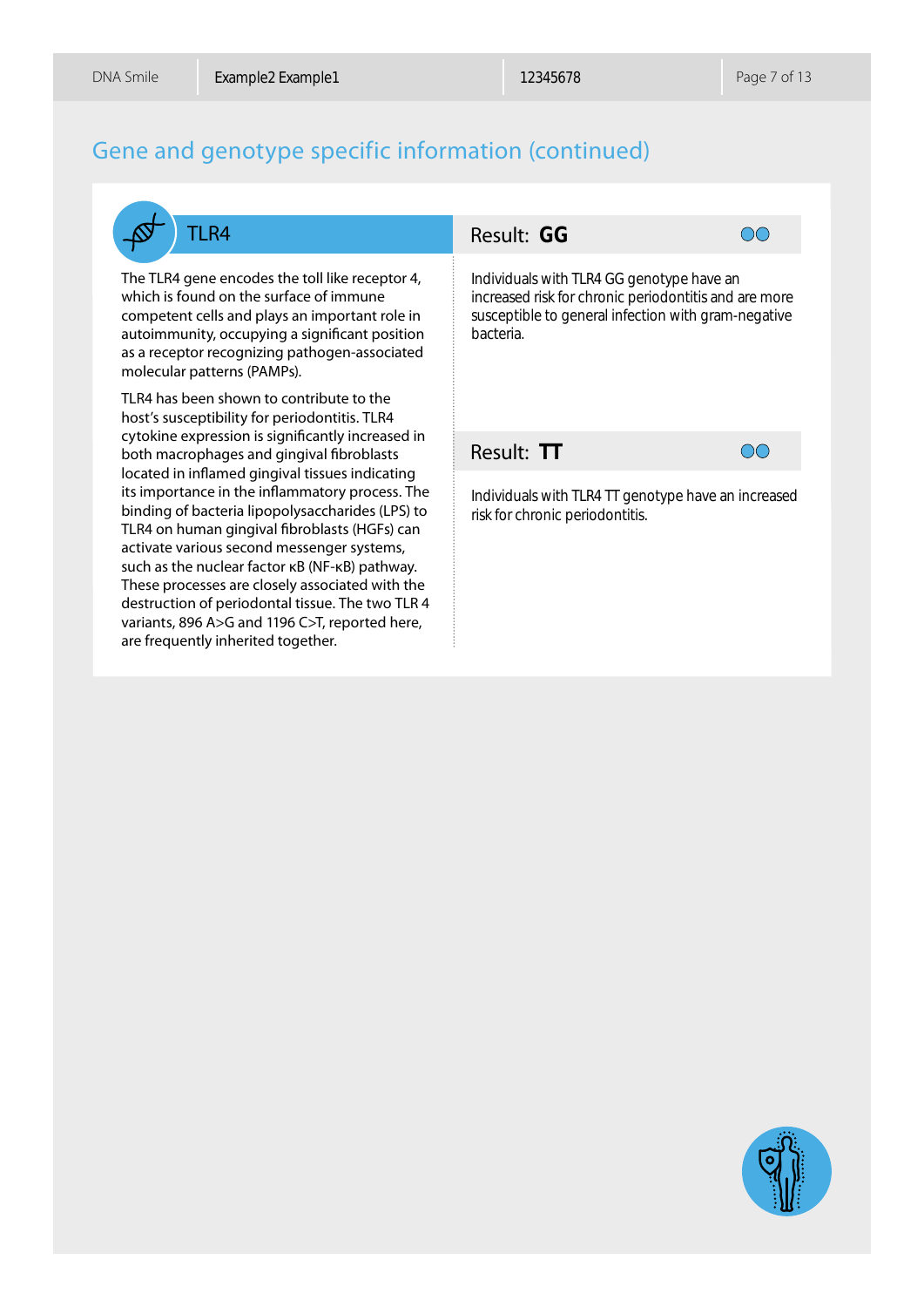

# Inflammation and acquired immunity

Acquired immunity, also referred to as adaptive immunity, develops over your lifetime as you are exposed to a vaccine, an infection or disease, or another person's antibodies. The acquired immune system is composed of specialised, systemic cells and processes that eliminates pathogens by preventing their growth.

Inflammation, and the inflammatory response, are important factors to consider with acquired immunity. Cytokines are molecules that are used for cell signalling. A major function of cytokines is for them to be able to communicate with neighbouring or distant cells in order to initiate an immune response. Cytokines are also used to trigger cell trafficking to a specific area of the body. Increased levels of pro-inflammatory cytokines have been associated with chronic, low-grade inflammation, which is an important contributing factor to many chronic diseases including periodontitis. Chronic, low-grade inflammation, is also associated with an exaggerated response to an infection, increasing risk for adverse outcomes.



#### Inflammation and acquired immunity results

| <b>GENE NAME</b> | <b>GENE VARIATION</b> | <b>RESULT</b> | <b>GENE IMPACT</b>                                  |
|------------------|-----------------------|---------------|-----------------------------------------------------|
| $IL-1A$          | 889 C>T               | CC            | $\left( \begin{array}{c} \cdot \end{array} \right)$ |
|                  | 4845 G>T              | GG            |                                                     |
| IL1B             | 3954 C>T              | CC            | $\bigcap$                                           |
|                  | $-511$ T $\!\Sigma$   | AA            | $\bigcap$                                           |
| IL1RN            | 2018 T>C              | TT            | $\overline{O}O$                                     |
| IL6              | $-174$ C $>$ G        | GG            | $\bigcap$                                           |
| IL17A            | $-197$ G $>A$         | GA            | $\circlearrowright$                                 |
| MMP3             | Lys45Glu $(A>G)$      | GG            | OOO                                                 |
| <b>TNFA</b>      | G>A                   | GG            |                                                     |

#### Genotype result table: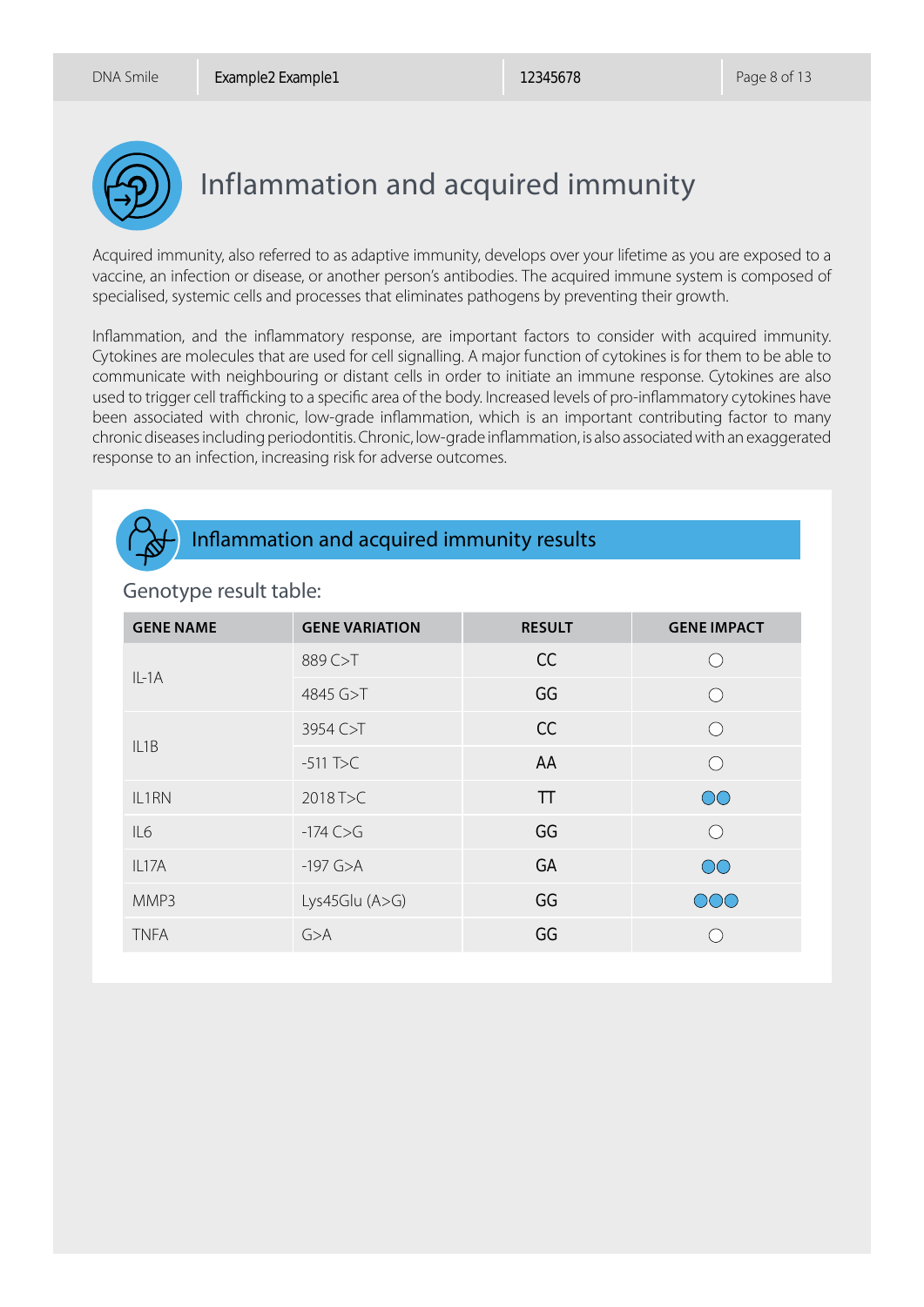### Inflammation and acquired immunity (continued)



#### **Priority level: High**

#### Recommendation:

Your genotype combination contributes toward an increased risk for chronic, low-grade inflammation and related inflammatory disorders, due to increased expression of pro-inflammatory cytokines and an altered immune response to endotoxin and bacterial exposure.

Manage weight and follow a Mediterranean diet, which has been shown to be beneficial in improving inflammation. Include anti-inflammatory foods such as red and blueberries, curcumin, ginger and naturally fermented products (yogurt and sauerkraut). Decrease intake of saturated fats, moderate intake of omega 6 fatty acids, and increase intake of omega 3 fatty acids. Focus on food sources of vitamins A, and C, and ensure adequate sun exposure to improve vitamin D levels. Collagen supplementation in certain cases should also be considered, together with supplementation of the key nutrients (vitamins, A, D and C), as well as a probiotic. Avoid all refined carbohydrates. Stop smoking, if you smoke. Ensure good dental hygiene practices are followed and discuss further risk management of periodontal disease with your dental practitioner.

#### Next steps:

Oral health assessment with your dental practitioner including measurement of MMP8 levels in saliva and detection of periodontitisaggravating bacteria.

#### **Consider the following tests:**

- Hs-CRP for the evaluation of current inflammation and/or
- Bloodspot Fatty Acids for the evaluation of dietary balance of omega 3 and 6 fatty acids to evaluate if diet is impacting the inflammatory state.

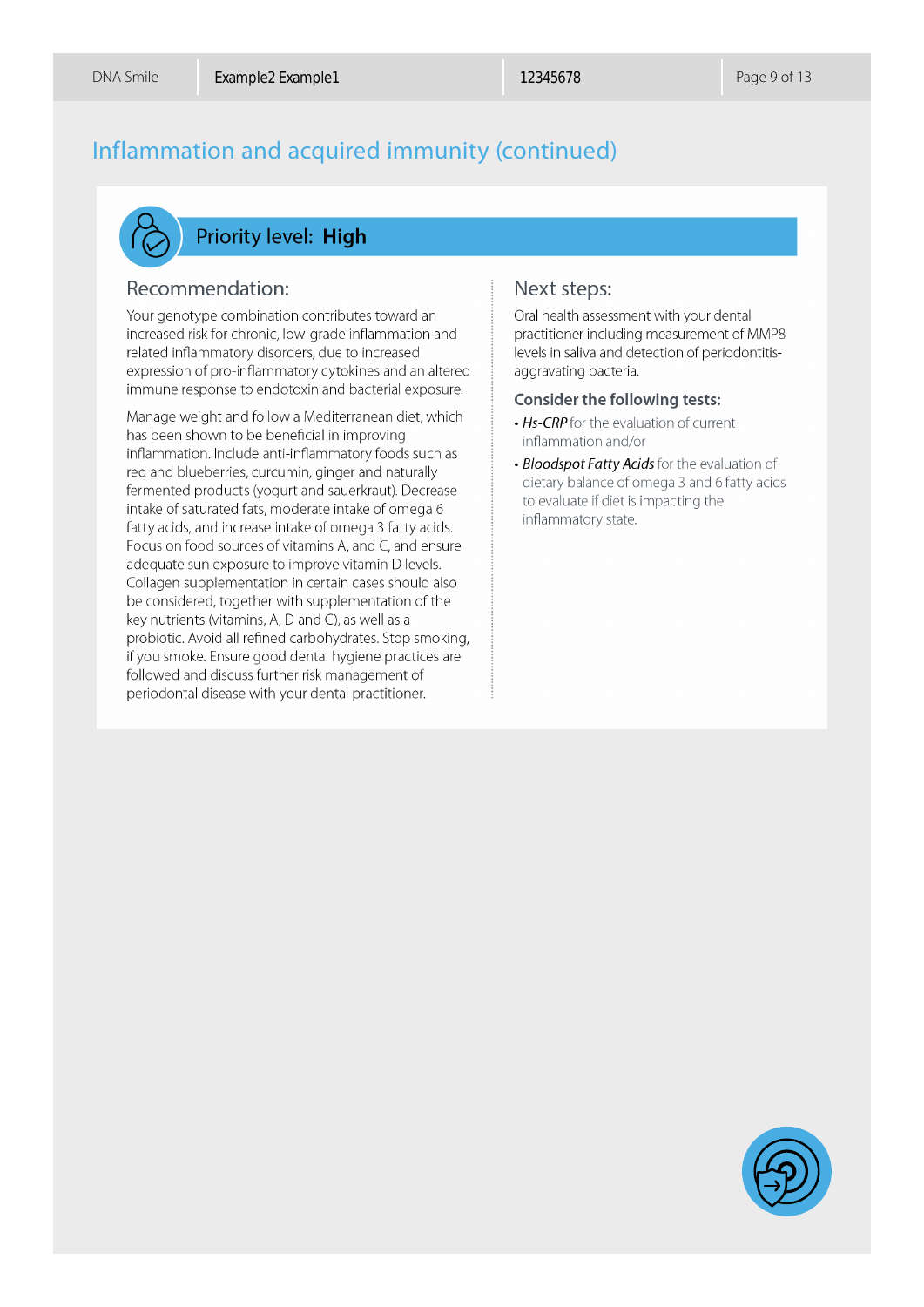#### Gene and genotype specific information



IL-1 has been increasingly implicated as an important leverage point in the inflammatory cascade, and IL-1 expression is therefore key in the pathogenesis of several chronic diseases. The biological activity of IL-1 involves the two agonists – IL-1alpha (IL-1A) and IL-1beta (IL-1B), specific IL-1 receptors, and an IL-1 receptor antagonist (IL-1RN), which is a negative regulator of the pro-inflammatory response.

IL-1 is a potent regulator of the extracellular matrix, where increased expression leads to activation of osteoclasts and thus cellular degradation.

Certain genetic variations in IL-1A, IL-B and IL-1 RN lead to a more active inflammatory response, and have been associated with increased risk for a number of chronic diseases including periodontitis.

#### Result:



Individuals with variations in IL-1A, IL-1B, or IL-1RN are associated with having increased IL-1 plasma concentrations and have been linked with a number of pro-inflammatory chronic diseases, including periodontitis, coronary artery disease, certain autoimmune diseases, and cancers. Increase intake of nutrients known to inhibit the secretion of pro-inflammatory markers.



#### **IL6 Result: GG**



Interleukin 6 is a pro-inflammatory cytokine that plays a crucial role in inflammation and regulates expression of CRP. This gene has been implicated in the development of periodontal disease and other chronic inflammatory diseases of lifestyle including low-grade chronic obesity and, insulin resistance, dyslipidaemia and increased risk for cardiovascular disease.

The GG genotype leads to normal expression of this gene and thus is not associated with an increased risk for chronic, low-grade inflammation.

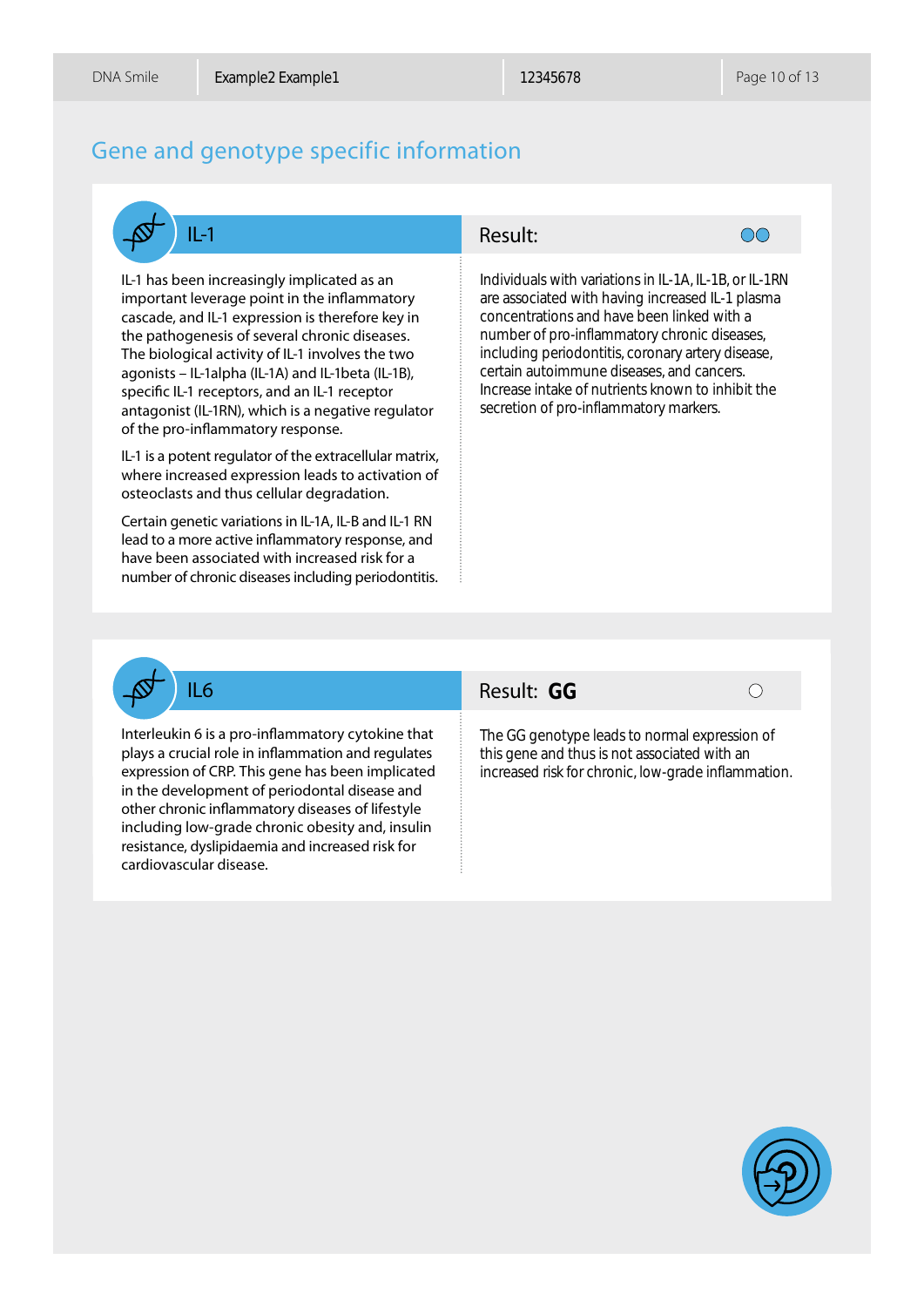#### Gene and genotype specific information (continued)



IL-17A encodes the proinflammatory cytokine, Interleukin-17A, which is the most studied member of the IL-17 family, and is secreted by T helper-17 (Th-17) cells. It is a powerful activator of neutrophils and is contributing factor in the pathogenesis of various autoimmune and inflammatory diseases. IL-17 stimulates the production and expression of TNF-alpha and IL-1 beta by human macrophages and regulates antimicrobial activity of molecules such as calgranulins, β-defensins, and mucin. Increased levels IL-17 have been documented in the saliva of patients with periodontal disease.

#### IL17A Result: GA



The GA genotype leads to increased expression of IL-17A and higher serum levels of the proinflammatory cytokine have been found in IL-17A GA genotype carriers. The risk variant is associated with chronic periodontitis and is linked to worse clinical and inflammatory periodontal parameters. The GA genotype has also been shown to be a major contributor to the development of a number of inflammatory diseases including coronary artery disease and osteoarthritis. Obesity, a modern Western diet, and high levels of oral bacteria stimulate the production of IL-17A.

Matrix metalloproteinases (MMPs) are involved in the breakdown of the extracellular matrix in normal physiological processes, such as embryonic development and tissue remodelling, as well as in disease processes, such as arthritis and metastasis. MMPs have been implicated as a significant mediator of periodontitis-associated tissue breakdown, due to their role in the pathological destruction of extracellular matrix and immune responses related to periodontal inflammation. MMP3 (stromelysin-1) can degrade collagen in the basal membrane and can induce the synthesis of other MMPs, such as MMP1, MMP8 and MMP9.

#### MMP3 Result: GG



**GA**<br>
noty<sub>i</sub> high<br>
nator motyith<br>
with cal at a. The condition<br>
is a section of the multiple rester<br>
with ing proton with<br>
is a condition<br>
of expansion<br>
of the top of the top of the top of the top of the top of the top of Individuals with the GG genotype are at greater risk of developing periodontitis. The SNP is also related to a greater number of periodontal pockets as well as increased expression of MMP8 in the saliva. The MMP3 Lys45Glu variant alters the transcription levels of this matrix-degrading enzyme, affecting its ability to degrade connective tissue and thus may lead to the progression of periodontitis. Lifestyle factors, such as smoking, diet, and psychosocial conditions as well as comorbidities, such as diabetes and exposure to certain harmful bacteria in the mouth all contribute toward the development of periodontal disease.

Tumour necrosis factor-α (TNFα), a proinflammatory cytokine secreted by both macrophages and adipocytes has been shown to alter whole body glucose homeostasis, and has been implicated in the development of several chronic diseases of lifestyle.

#### TNFA Result: GG

The GG genotype is associated with normal expression of this proinflammatory cytokine and thus no increased risk for chronic inflammatory diseases of lifestyle.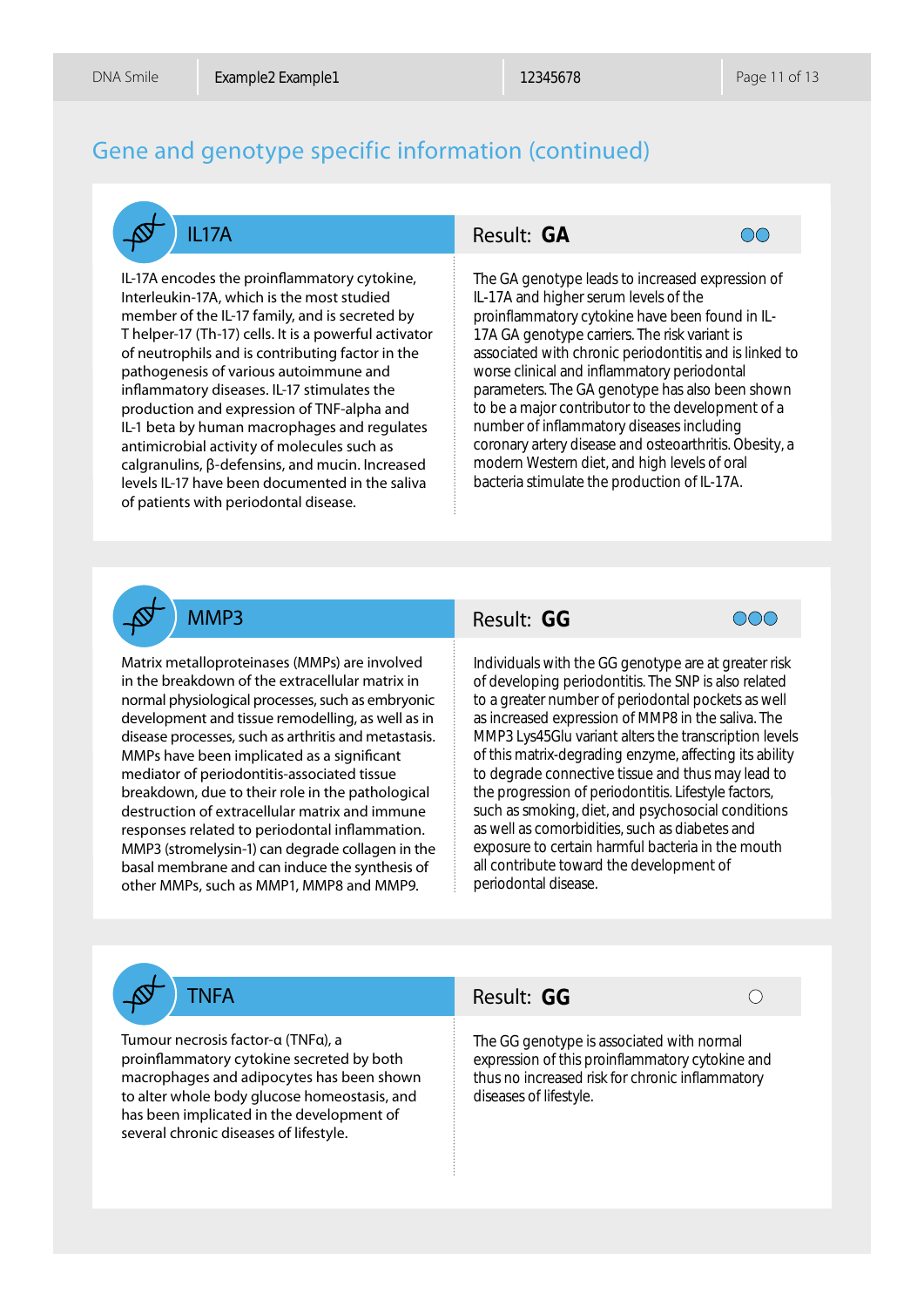

Sweet tooth

Higher sugar consumption has been strongly linked to the risk of obesity as well as developing tooth caries. Genetics contributes to the interindividual variability in sugar consumption, where sweet taste receptors and glucose sensors play an important role in influencing an individuals sweet craving behaviour and sugar intake and thus risk for tooth caries.

# Sweet tooth results Genotype result table:

| <b>GENE NAME</b> | <b>GENE VARIATION</b> | <b>RESULT</b> | <b>GENE IMPACT</b> |
|------------------|-----------------------|---------------|--------------------|
| SLC2A2           | Thr110lle $(T>C)$     |               | OOO                |
| TAS1R2           | lle191Val (G>A)       | AΑ            | $\bigcap\bigcap$   |



#### Recommendation:

Your genotype combination influences your ability to taste sweet foods, and may moderately contribute toward you having a "sweet tooth", affecting your intake of high-sugar foods, and significantly increasing risk for developing tooth caries, obesity, and type 2 diabetes. Avoid all refined carbohydrates and sweet-tasting foods such as sweets and sweetened beverages, including those with artificial sweeteners. Chromium as a supplement may assist with sugar cravings. Maintain good oral hygiene practices.

#### Next steps:

**Consider the following tests:** 

- . HbA1c for checking blood sugar levels
- . Fasting Insulin to evaluate your insulin levels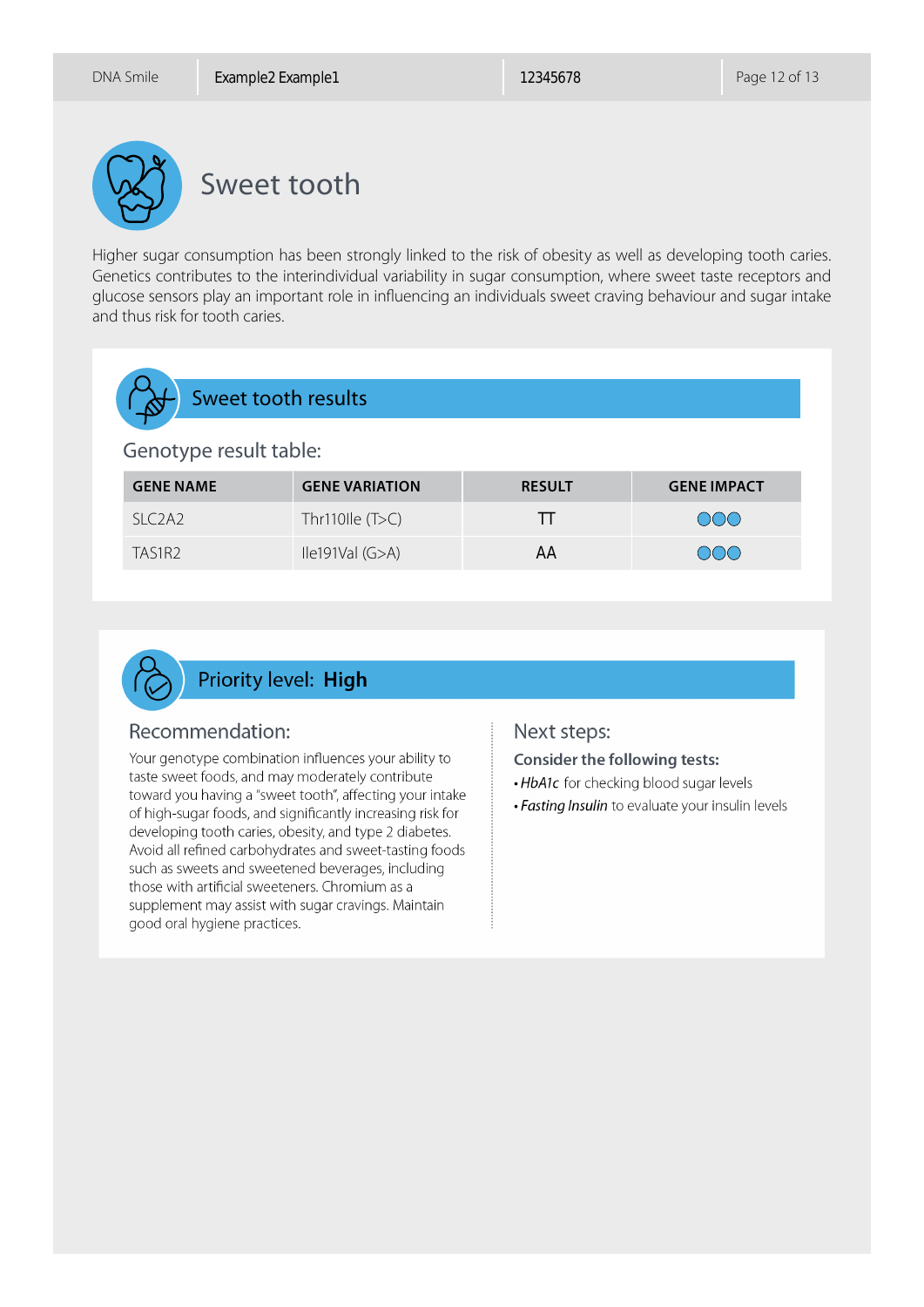### Gene and genotype specific information



GLUT2, coded by the SLC2A2 gene, is a member of the facilitative glucose transport protein (GLUT) family and is expressed in the pancreas, liver, small intestine, kidney, and brain. GLUT2 facilitates the first step in glucose induced insulin secretion, with the entry of glucose into the pancreatic βcell. Because of its low affinity for glucose, it has been suggested as a glucose sensor, is considered to be important in the postprandial state, and is involved in food intake and regulation.



**TT**<br>with<br>e sig<br>and<br>s. Th<br>blevz<br>**AA** Individuals with the TT genotype have been found to consume significantly higher amounts of sugar than usual and have an increased risk for developing tooth caries. They have also been associated with having an elevated risk of type 2 diabetes.



TAS1R2 encodes the taste receptor type 1 member 2, which is strongly involved in sensing sweet taste in foods, both from natural sugars as well as artificial sweeteners.

#### TAS1R2 Result: AA



The AA genotype is associated with altered receptor function and individuals with this genotype have been reported to consume more high-sugar foods and sweet beverages, increasing susceptibility to developing tooth caries.